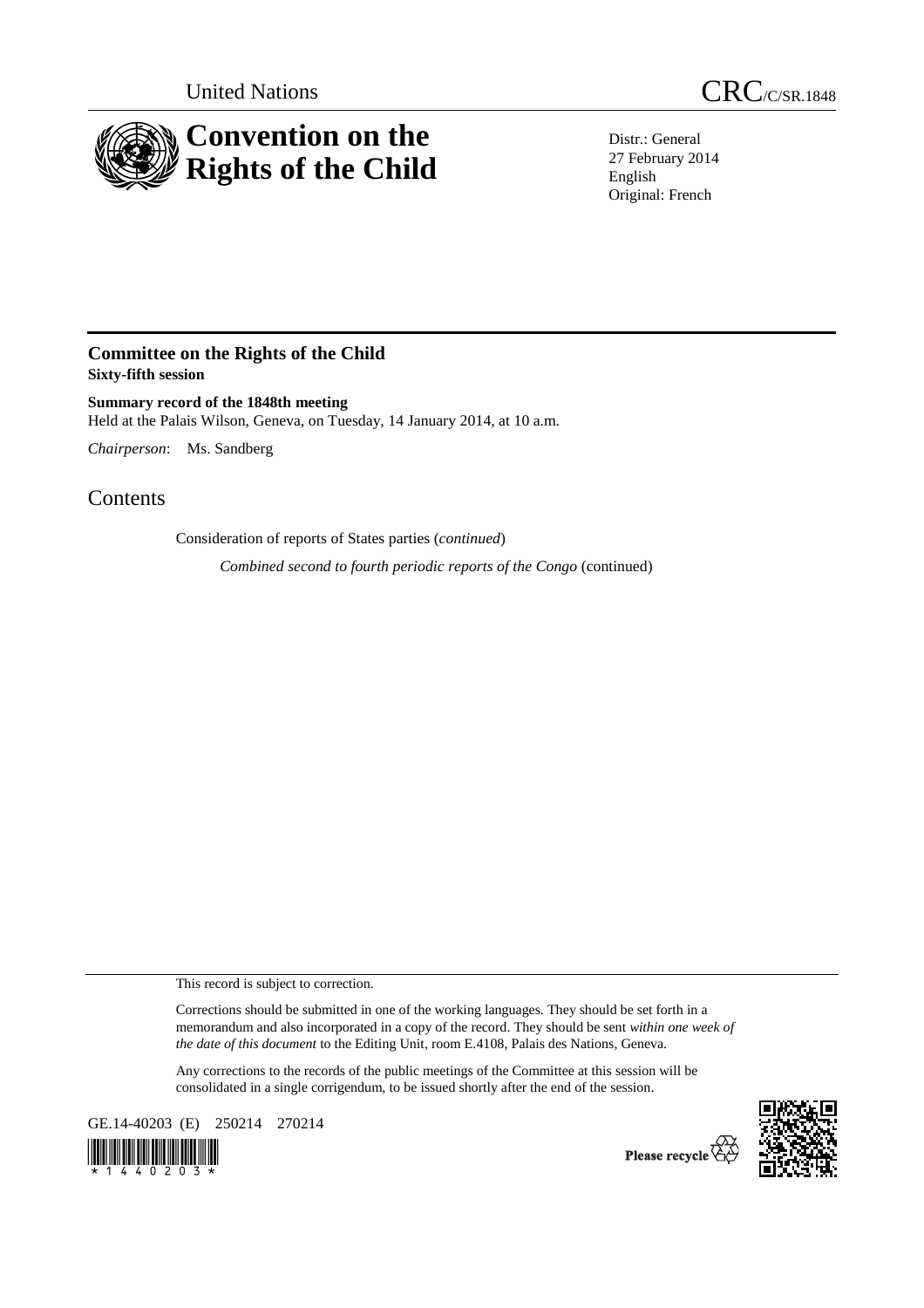*The meeting was called to order at 10.05 a.m.* 

## **Consideration of reports of States parties** (*continued*)

*Combined second to fourth periodic reports of the Congo* (continued) (CRC/C/COG/2-4; CRC/C/COG/Q/2-4; CRC/C/COG/Q/2-4/Add.1)

1. *At the invitation of the Chairperson, the delegation of the Congo took places at the Committee table*.

2. **Ms. Raoul** (Congo) said that senior health staff, including technicians and doctors, were trained at the Faculty of Health Sciences, and that, under a cooperation agreement with Cuba, 500 baccalaureate holders had recently been sent to that country to pursue medical studies, after which they would return fully qualified to the Congo. Midwives and nurses were trained at paramedical schools. An in-service training scheme for midwives had been set up in partnership with the French Development Agency and the European Union.

3. Children living with HIV/AIDS had free access to health care and received the same psychosocial care as other vulnerable children. Incentives were offered to families that took in orphans.

4. The rate of exclusive breast-feeding was above 90 per cent at birth but fell to 36 per cent at six months. The rate of chronic malnutrition for children under 5 had remained stable at 6 per cent between 2005 and 2011. In order to improve health-care access for remote populations, health centres had been built within the framework of development programmes jointly financed by the Government and the World Bank. In villages, community health centre workers administered first aid.

5. Children deprived of a family environment were placed in specialized facilities. In addition to day-care centres, crèches and public nurseries, there were two private facilities in Brazzaville and one at Pointe-Noire. There were also orphanages — generally run by religious organizations or private individuals — which took in not only orphans but also abandoned children or children entrusted to their care by families who were unable to provide for their needs. Two texts had been adopted for the administration of such orphanages, namely a decree regulating their establishment and an order setting out technical standards and operating procedures. The State had not introduced a system for placing orphans in foster families, except in cases of trafficking.

6. The Government was currently drafting a social protection policy, under which assistance would be provided to very poor families with children under 11 years old, who, due to the deprivation faced by their parents, were vulnerable to disease and at risk of dropping out of school. Such families, which were often headed by women, already received a monthly allowance of 30 euros paid by electronic transfer as part of the Food Safety Net Programme, which enabled them to buy essential goods from state-approved shops. The programme, which currently focused on larger towns, would be extended from June 2014 to 20,000 households of at least five persons living in other regions.

7. **Ms. Khazova** (Country Rapporteur) asked whether existing care facilities were regularly monitored and whether there were any complaint mechanisms available that allowed for the reporting of possible ill-treatment occurring in orphanages.

8. **Ms. Raoul** (Congo) said that private orphanages were not currently subject to supervision but that in accordance with the aforementioned laws their managers would be required to declare their appointments, which would allow their activities to be monitored in future. Those who were up to standard would be issued a licence and would receive financial or material assistance and training. Orphanages which did not meet the required standards, particularly in relation to sanitation or hygiene, would be closed down.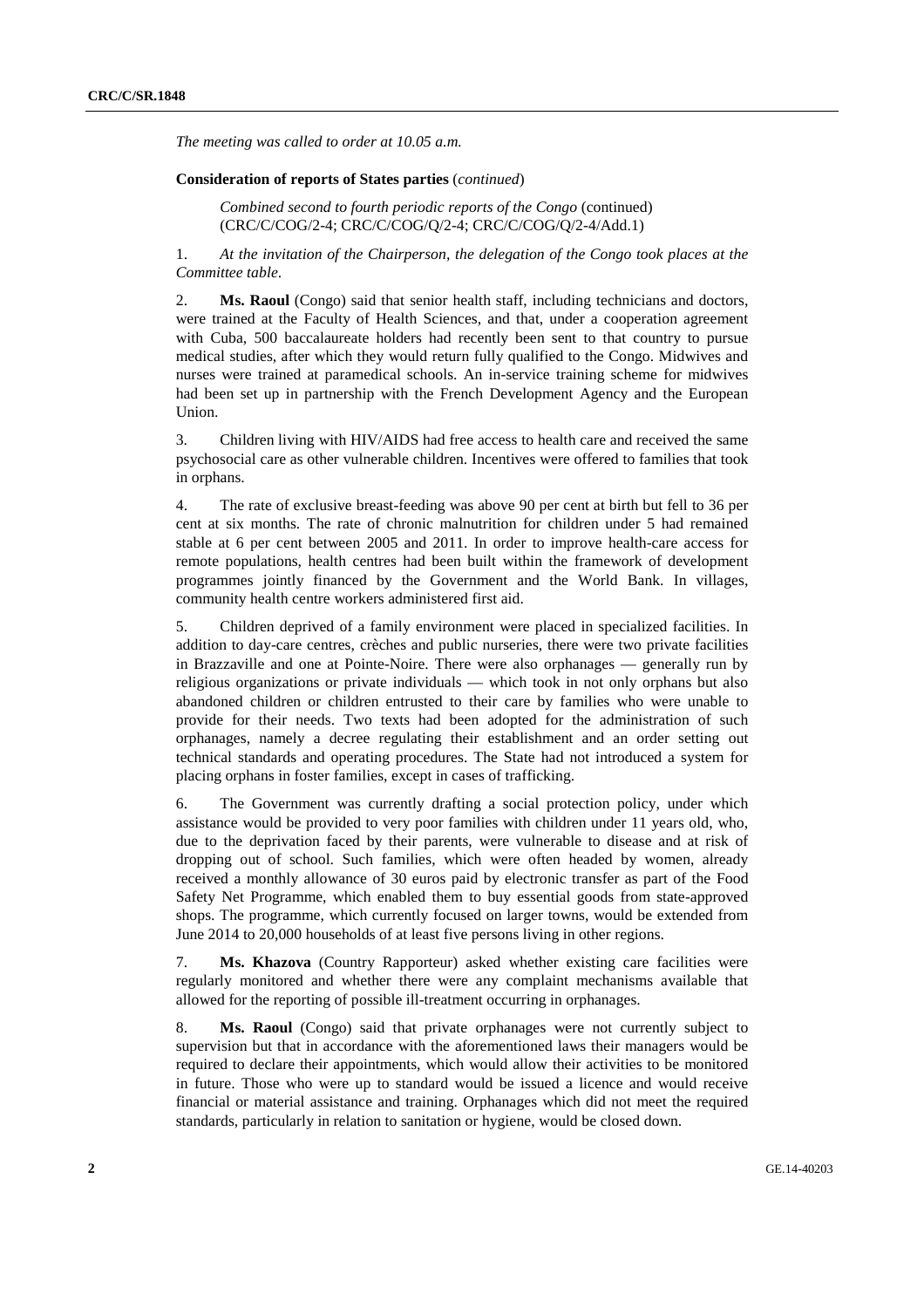9. **Ms. Herczog** asked whether orphanages were financed by the Government, nongovernmental organizations (NGOs) or foreign donors.

10. **Ms. Raoul** (Congo) said that NGOs did not have the means required to finance orphanages and that it was often the Rotary Club or the Lions Club which provided financial support. The Office of the United Nations High Commissioner for Refugees (UNHCR) was working with the Government to improve the situation of refugee children from the Democratic Republic of the Congo, especially by enabling them to continue their schooling. Those children who were born in the Congo while their parents were in exile received a birth certificate and were allowed access to health care. The Congolese Government could not be held responsible for the slowness of procedures undertaken by refugees on its territory to obtain asylum in a third country. It had established a National Committee for Assistance to Refugees, which was responsible for assisting UNHCR to process administrative formalities with foreign State authorities.

11. **Mr. Madi** asked whether the State party had established a border control procedure to identify children who might have been involved in armed conflict in their country of origin.

12. **Ms. Raoul** (Congo) said that the International Committee of the Red Cross had never brought that matter to the attention of the Government, which suggested that there were no children in the Congo who had taken part in hostilities.

13. **The Chairperson** welcomed the numerous efforts made by the State party to accommodate the approximately 125,000 refugees in the country and said that she found it difficult to imagine that there was not one child soldier among them. She requested further information on the sexual violence to which small girls were subjected to in refugee camps.

14. **Mr. Kotrane** (Country Rapporteur) asked whether the Congo had an act regulating refugee status and a comprehensive plan in that respect.

15. **Ms. Raoul** (Congo) said that the children from the Democratic Republic of the Congo who had sought refuge in the Congo had fled the unrest that had resulted from the use of lakes and land in the province bordering Équateur but that there had been no child soldiers in the province at that time.

16. Child victims of sexual violence in the camps were cared for as part of a United Nations Children's Fund (UNICEF) programme and could talk about their anxieties in group therapy sessions. In order to identify children who were suffering from trauma, a team of specialists organized games and art workshops.

17. **Ms. Wijemanne** asked whether the State party had an oversight or complaints mechanism which could address the concerns of individuals who suspected that an adopted child had been forced to enlist in the armed forces or an armed group.

18. **Mr. Mezmur**, noting that the reporting rate for sexual violence committed in refugee camps was very low, and that, when cases concerning such acts had been brought before the courts, the proceedings had been very lengthy, asked whether the State party authorities had taken steps to improve the efficiency of the courts and ensure that the perpetrators of sexual violence were held accountable for their actions.

19. **Ms. Raoul** (Congo) said that the low reporting rate was largely due to cultural factors. Awareness-raising activities had been carried out to encourage victims to lodge complaints and training courses had been organized for police officers and magistrates so that the perpetrators of such violence could be brought to justice and punished.

20. Child soldiers who had participated in the conflicts that had taken place between 1993 and 2003 had been offered resettlement and support within the framework of the National Disarmament, Demobilization and Reintegration Programme.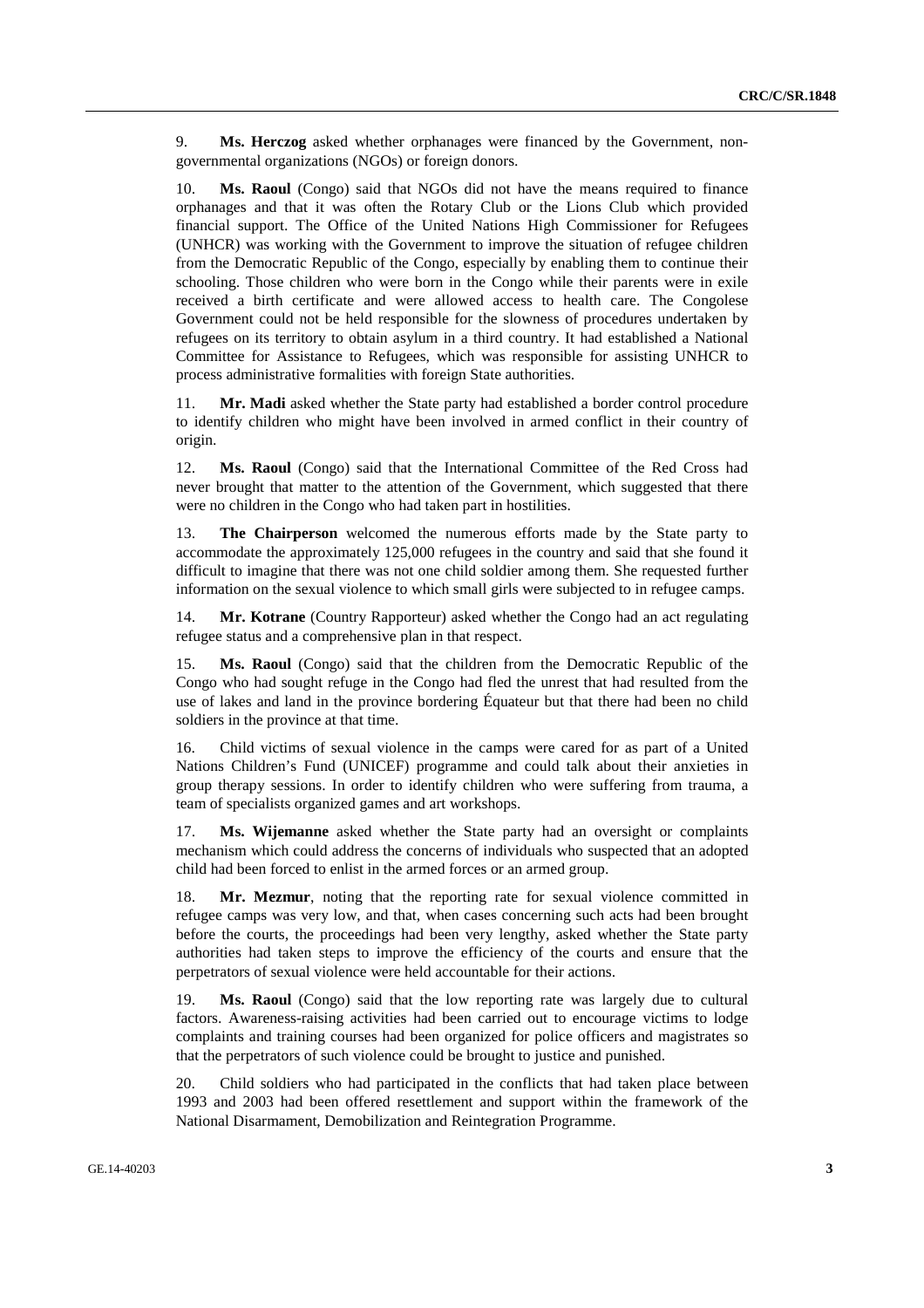21. **The Chairperson**, noting that children who lived in refugee camps were exposed to trafficking, asked which mechanism or body the parents of children who had disappeared from a refugee camp could contact to report the disappearance and how the State party handled such issues.

22. **Ms. Raoul** (Congo) said no cases of missing children had so far been recorded in a refugee camp. The staff members that provided assistance to families in the camps knew the composition of each family, including the number of children and their ages, and would notice any disappearances.

23. The bill authorizing the accession of the Congo to the Hague Convention on Protection of Children and Cooperation in respect of Intercountry Adoption had been adopted in December 2013 and would be enacted very shortly. A preliminary bill on adoption in the Congo was also being drafted.

24. The Congo had adopted a procedural manual for the care of child trafficking victims. The procedures provided, on the one hand, for the identification of victims and their placement in a temporary foster family and, on the other hand, for the pursuit of a strategy aimed at the sustainable reintegration of such children, which could be local or take the form of repatriation.

25. A preliminary bill on human trafficking had been prepared in 2013 with the support of the United Nations Office on Drugs and Crime (UNODC), while the Protocol to Prevent, Suppress and Punish Trafficking in Persons, Especially Women and Children, supplementing the United Nations Convention against Transnational Organized Crime had been ratified by the Congo on 12 March 2012.

26. **Ms. Khazova** (Country Rapporteur) asked whether there was any administrative or judicial procedure allowing a child to be removed from a family in which he or she was having difficulties or was at risk.

27. **Mr. Kotrane** (Country Rapporteur) asked what the State party had done to prevent informal adoptions, which, pursuant to the Optional Protocol to the Convention on the Rights of the Child on the sale of children, child prostitution and child pornography, were comparable to the sale of children or trafficking.

28. **Ms. Raoul** (Congo) said that many children from Benin, but also, to a lesser extent, Mali, Senegal and the Democratic Republic of the Congo, had been sent to the Congo by their families to live with more affluent families. Such children worked by trading on the streets during the day. A project designed to send them back to school and return them to their families had been implemented in recent years with the assistance of UNICEF, particularly in Pointe-Noire, where a large section of the Beninese community lived.

29. Formal adoption did not exist in Congo. Most children who were adopted were taken in by the nationals of western countries. The central authority which would come into being once the Hague Convention had entered into force in the Congo would regulate intercountry adoption.

30. **Mr. Kotrane** (Country Rapporteur) said that, according to the information before the Committee, there were cases of trafficking of indigenous children in the Congo. He requested further information on that matter.

31. **Ms. Khazova** (Country Rapporteur) asked whether, once the Hague Convention had entered into force in the Congo, it would be possible to increase adoption within the country so that adoption abroad was considered only in cases where the child could not be placed with a family in the Congo, in accordance with the provisions of the Convention on the Rights of the Child.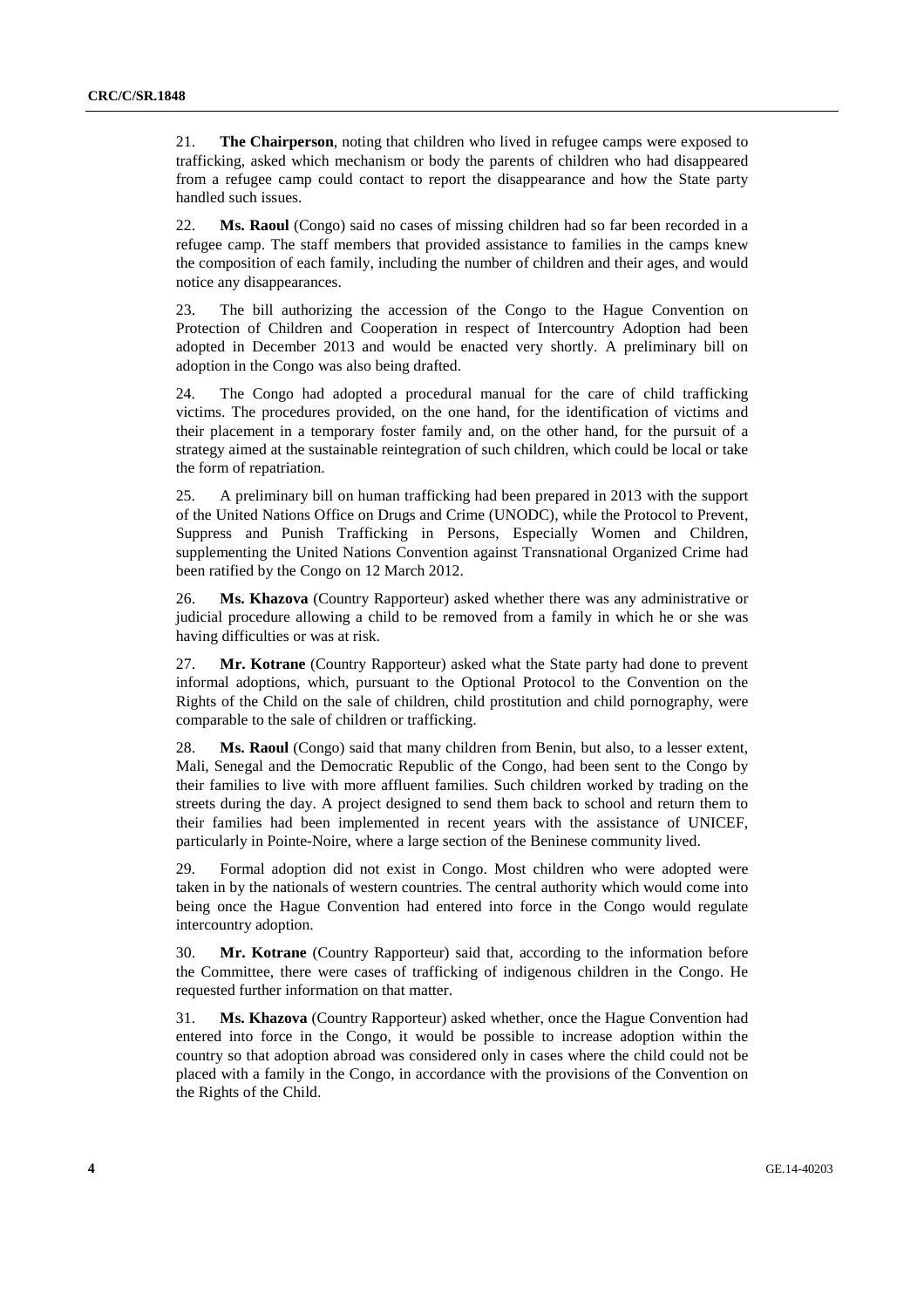32. **Mr. Gastaud** asked whether any Congolese children illegally displaced abroad had been repatriated to the Congo. Noting that there was an agreement between the Congo and Benin on the repatriation of children to Benin, he asked whether such agreements had been signed with other countries.

33. **Ms. Raoul** (Congo) said that Benin was currently the only country with which such an agreement had been concluded, but an agreement on child trafficking would soon be signed with the Democratic Republic of the Congo.

34. The Congolese authorities planned to encourage domestic adoption. A child could be adopted by a foreign family only if no solution was found domestically. Once the Hague Convention had entered into force, the resulting central authority would monitor all adoption cases and the adoption process as a whole.

35. A child could be placed in a family by the public authorities only by court order. In private institutions, however, children could be left by their family without any further formalities. In the future, with the entry into force of the respective legislation, a placement order would be required for the placement of a child in any type of institution.

*The meeting was suspended at 11.30 a.m. and resumed at 11.50 a.m.* 

36. **Ms. Raoul** (Congo) said that no research had yet been carried out into the trafficking of indigenous children. A study which would be conducted shortly within the framework of social protection would take into consideration all vulnerable groups, including indigenous peoples.

37. Since 2010, the Congo had several tools at its disposal which it could use to manage the assistance provided to street children, including a guide on prevention, support and reintegration measures for street children.

38. **The Chairperson** asked whether the measures implemented were effective, whether the children concerned went back to school and whether the number of street children was decreasing.

39. **Ms. Raoul** (Congo) confirmed that the number of street children was decreasing. Such children were generally not orphans, and the aim of social workers was to reunite them with their families. The crafts they learned in their care institutions allowed them to gain their parents' respect once they were back with their families.

40. **Mr. Gastaud** asked whether the authorities had noticed any children returning to the streets after failing to adapt to life in an institution or foster care.

41. **Ms. Winter** asked how foreign children, for example from Benin or Mali, living or working on the streets were cared for.

42. **Ms. Raoul** (Congo) said that Beninese children were placed with families and were not street children. They worked on the streets but in the evenings they went back to their foster families.

43. **Ms. Winter** said that, according to the definition of UNICEF, children working on the streets counted as street children. Their foster families put them to work and did not send them to school. She wished to know what measures had been envisaged to help such children.

44. **Ms. Raoul** (Congo) said that the Congolese authorities drew a distinction between children who permanently lived on the streets and those who worked on the streets during the day but went back to their family in the evenings.

45. The national strategy of 2007 concerning the education of indigenous peoples had notably provided for the establishment of ORA (Observe, Reflect, Act) schools, which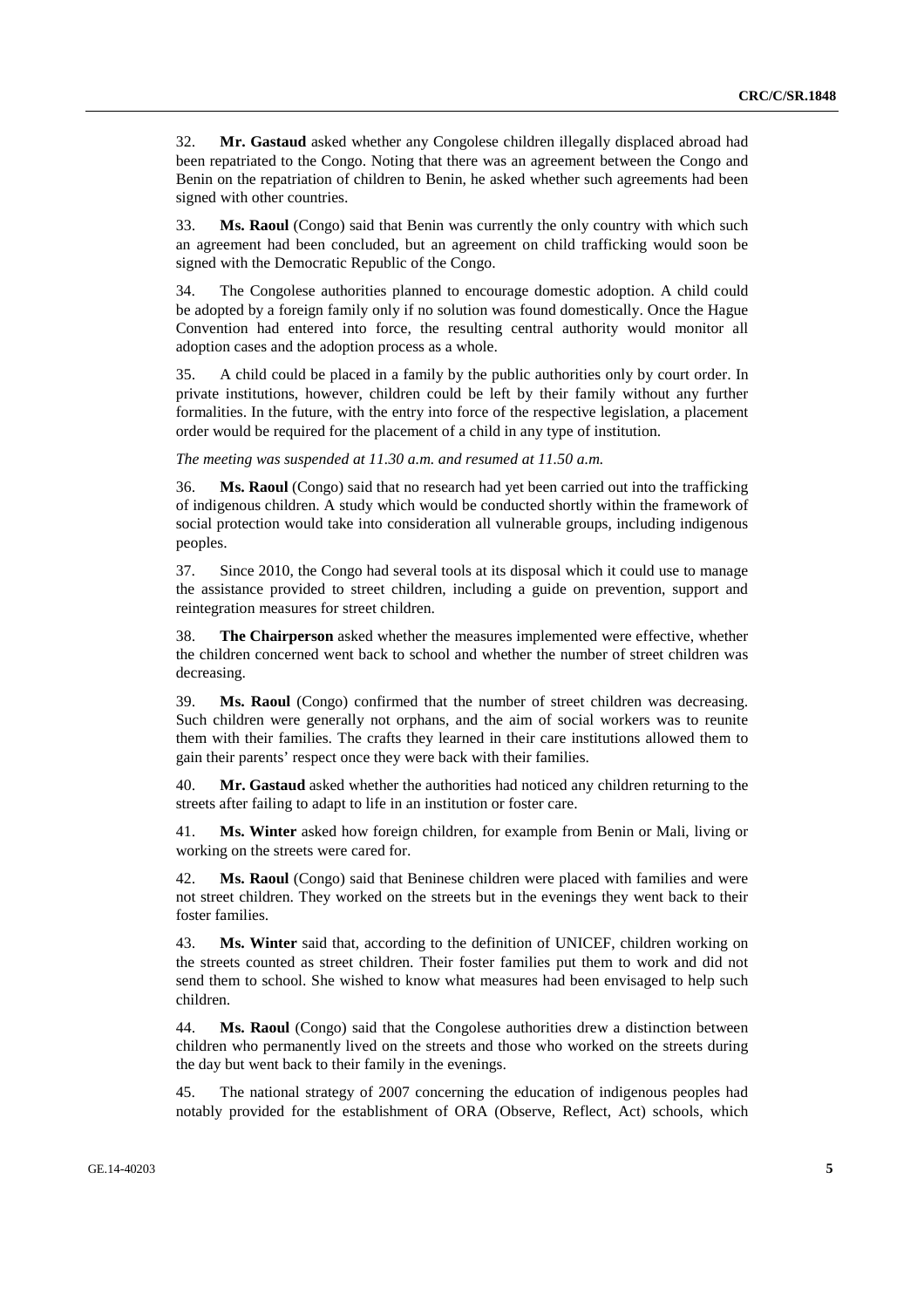prepared indigenous children for integration into primary school. The revised national action plan to improve the living conditions of indigenous peoples for 2014–2017 would be implemented under the Act on the promotion and protection of the rights of the indigenous populations; an awareness-raising plan to publicize the provisions of the Act had been adopted in 2013.

46. **Ms. Winter** requested further details of the awareness-raising plan.

47. **Mr. Gastaud** asked whether indigenous children were taught according to their culture.

48. **Ms. Raoul** (Congo) said that schooling should facilitate contact between Bantu children and indigenous children and that an action plan involving several ministries, nongovernmental organizations (NGOs) and the National Network of Indigenous Peoples of the Congo (RENAPAC) had been established to preserve indigenous culture.

49. Children with disabilities were educated in mainstream schools. Teachers were trained to deal with such children, who were generally helped in the classroom by a teaching assistant. Schools had also been adapted to allow access to all students.

50. Malaria treatment was free for children under up to the age of 15 years.

51. Several measures had been taken to combat discrimination against albino children. In 2013, a play featuring albino children was broadcast on television on the Day of the African Child. In order to better protect albino children from the sun, the authorities issued them with long-sleeved tops, sun glasses, hats and sun cream.

52. Enrolment in public schools, exam registration and primary school textbooks were henceforth free of charge. School canteens had also been opened. Such measures had resulted in higher rates of school attendance and enrolment for state exams.

53. **The Chairperson** asked how many primary school pupils had a textbook.

54. **Ms. Raoul** (Congo) said that half of primary school pupils had a textbook; the Government's aim was for all pupils to have their own textbook within the next few years.

55. The judicial system was governed by the provisions adopted in 1981, as amended by the Act of 20 August 1992 on the organization of the judiciary, and subsequently the Act of 15 August 1999, of which she read out the first article. The Ombudsman was an independent authority in charge of facilitating and humanizing interactions between the administration and the public.

56. **Ms. N'Dessabeka** (Congo) said that the authorities had increased the intake capacity of detention centres in order to alleviate prison overcrowding and to avoid minors being detained with adults. Minors placed in detention had access to teaching and could therefore sit the exams for primary and secondary school certificates and the national diploma (BEPC or brevet d'études du premier cycle).

57. **Mr. Cardona Llorens** wished to know the age of criminal responsibility and whether the current Criminal Code also applied to children.

58. **Ms. Winter** asked whether a child under 14 years could be tried by an adult court for very serious offences.

59. **Ms. N'Dessabeka** (Congo) said that the Criminal Code, which was currently under review, gave no fixed age for criminal responsibility.

60. **Ms. Raoul** (Congo) said that female circumcision was practised mainly among foreign, predominantly Muslim, communities from West Africa. A communication plan had been drawn up in cooperation with the Ministry for Women to combat such practices.